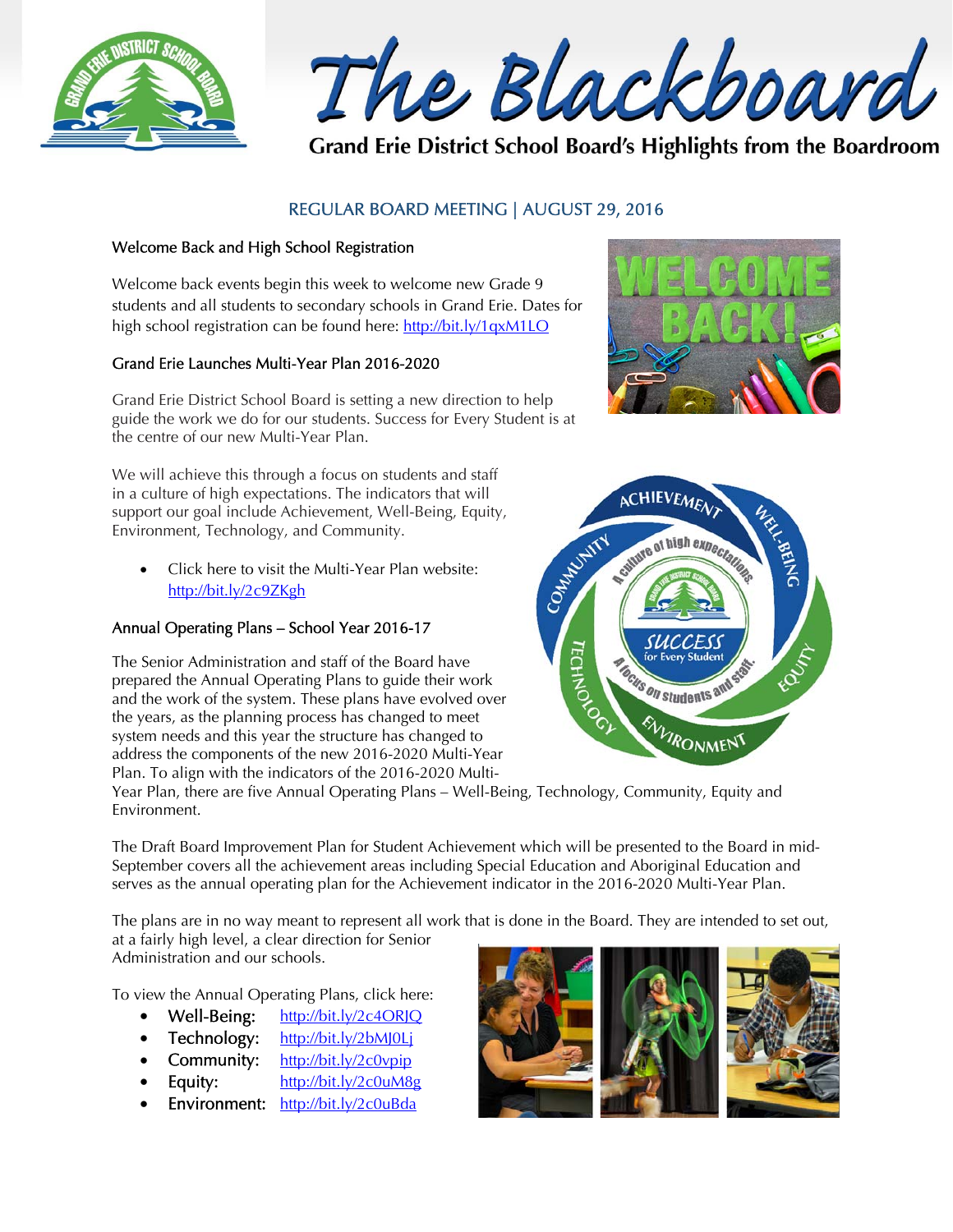# ADDITIONAL ITEMS

I

#### Camp SAIL

Camp SAIL provides students with an opportunity to continue their learning during the summer months. Students focus on literacy and numeracy in the morning, while reading and oral communication is built into the afternoon recreation program. The camp is designed to bridge the gap between the end of the school year and the start of a new year and reintroduce students to the daily routine of school.

- To read more, click here: http://bit.ly/2bvR0Th
- Visit #GECampSail2016 on Twitter

#### Major Construction Projects Report

École Confédération is the focus of this report and the Board is pleased to welcome families and students into the new school on the first day.

• To view the report, click here: http://bit.ly/2bx6Ewk



More than 40 Grand Erie secondary students were hired and placed at various Grand Erie sites and community organizations throughout the district. Through Focus on Youth, a Ministry of Education funded program, students were given full-time employment opportunities with various not-for-profit groups in Brant, Haldimand and Norfolk.

• Read more here: http://bit.ly/2bzY5N1

## 2014-2015 Energy Consumption/Conservation Report

Trustees received the 2014-15 Energy Consumption/Conservation Report as information. Each school board is required to report the total consumption of all energy types for all facilities. The use of electricity, natural gas and all other energy sources for each building must be identified within the report. School boards are required to submit their completed report to the Ministry of Energy, post the report on both the internet and intranet sites, and provide a hard copy at their office to any interested member of the public.

• The annual report for 2014-15 is attached http://bit.ly/2bw7w2u